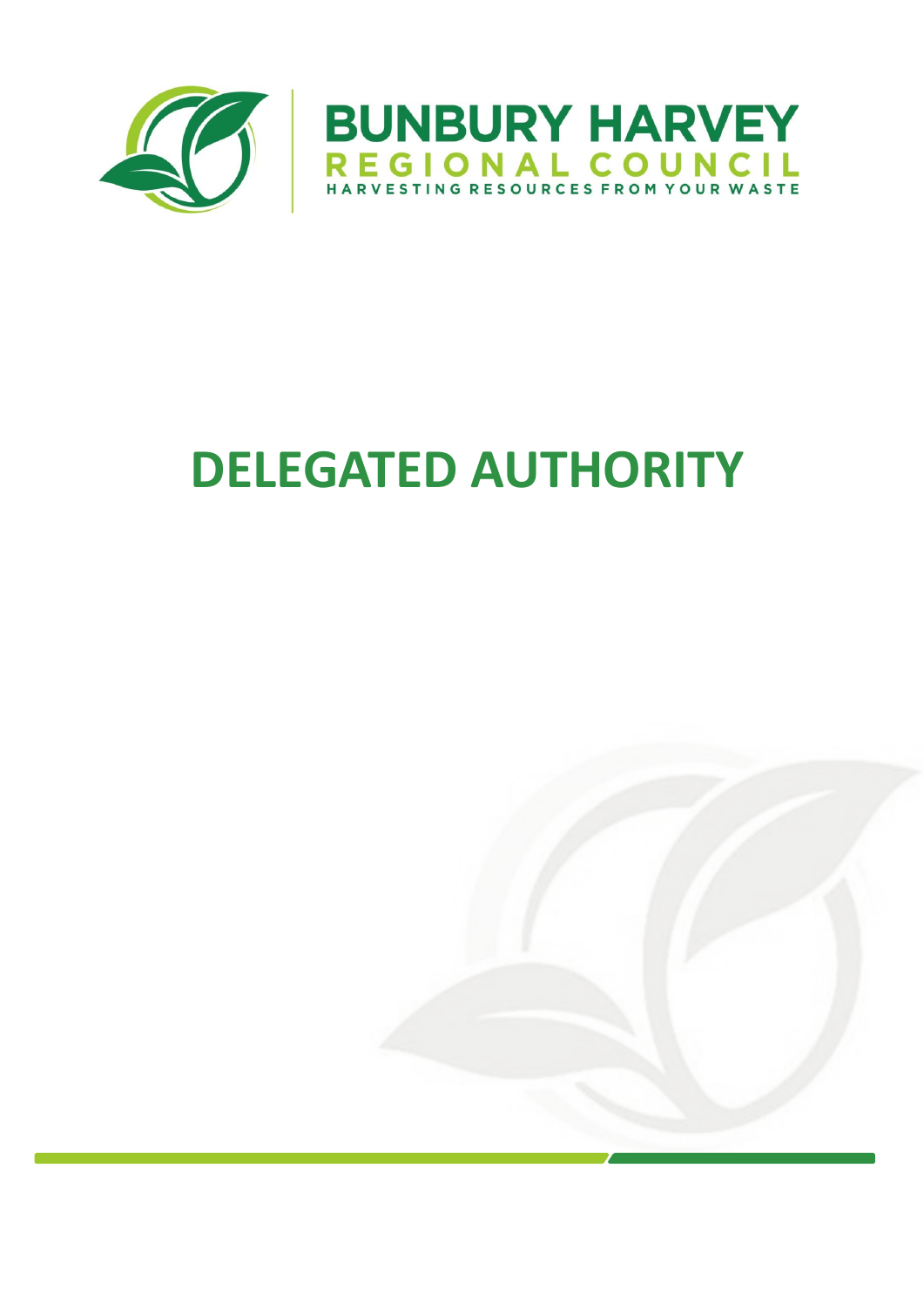### **Contents**

<span id="page-1-0"></span>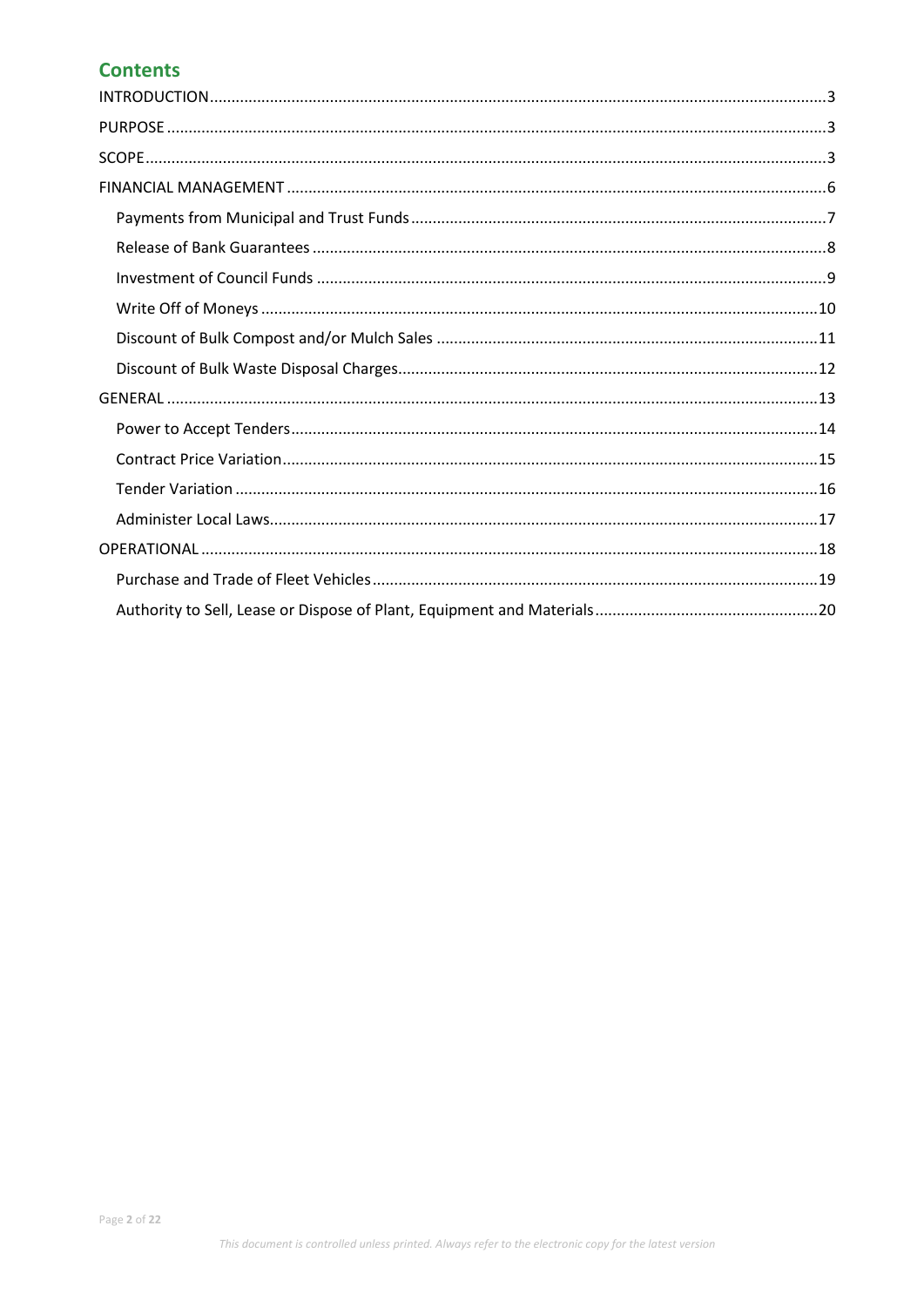### **INTRODUCTION**

In accordance with the *Local Government Act 1995* (the Act) Section 5.42, a local government may delegate to the Chief Executive Officer (CEO) the exercise of any of its powers or the discharge of any of its duties under the Act.

### <span id="page-2-0"></span>**PURPOSE**

The purpose of delegations is to assist with improving the time taken to make decisions within the constraints allowed by the relevant legislation.

The Delegation Register contains a record of all Delegations of Authority made to the CEO pursuant to section 5.42 of the Act.

Where listed, some of these functions are hereby delegated by the CEO to Bunbury Harvey Regional Council (BHRC) employees pursuant to Section 5.44 of the ACT.

### <span id="page-2-1"></span>**SCOPE**

Each instrument of delegation describes the function being delegated and the relevant statutory reference which is the source of power for the exercise of the function.

All delegations made by the Council must be by absolute majority decision.

Limits on delegation to the CEO:

- Any power or duty that requires a decision of an absolute majority decision or 75% majority if local government
- Accepting a tender which exceeds an amount determined by the local government
- Appointing an auditor
- Acquiring or disposing if any property valued at an amount determined by the local government
- Any of the local government's powers under Section 5.98, 5.98A, 5.99 or 5.99A of the *Local Government Act 1995*
- Borrowing money on behalf of the local government
- Hearing, determining an objection of a kind referred to in Section 9.5
- The power under Section 9.49A (4) to authorise a person to sign documents on behalf of the local government
- Any power or duty that requires the approval of the Minister or Governor

The CEO may delegate any of his powers to another employee with or without further conditions in accordance with the Act, subject to any conditions imposed by the local government on its delegation to the CEO. All delegations must be in writing.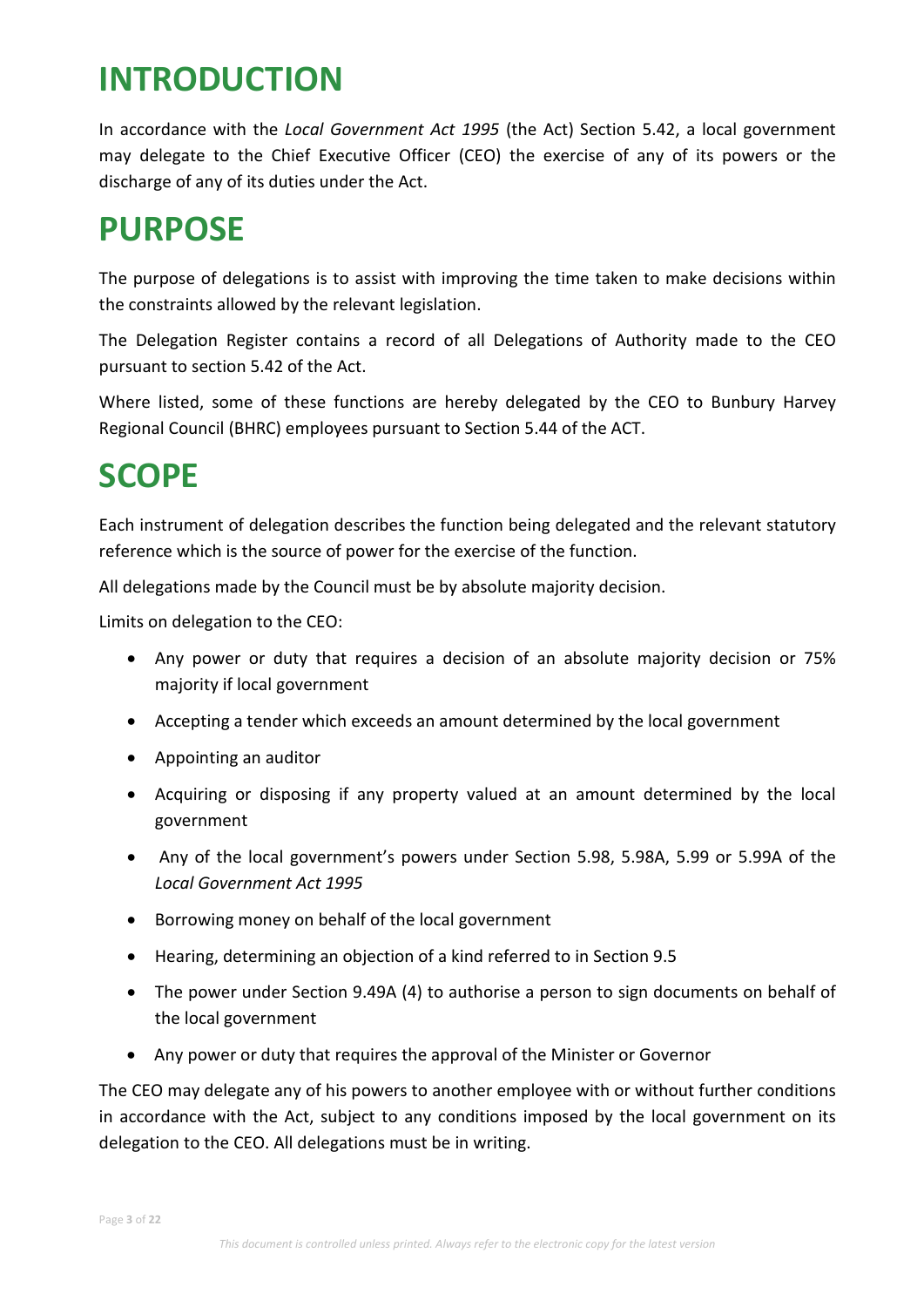Subsection 5.44 (3) (b) of the Act does not limit the CEO's power to impose conditions or further conditions on a delegation under this section.

A register of delegations relevant to the CEO and other employees is to be kept and reviewed at least once every financial year.

If a person is exercising a power or duty that they have been delegated, the ACT requires them to keep necessary records to the exercise of power or discharge of the duty. The written record is to contain:

- How the person exercised the power or discharged the duty
- When the person exercised the power or discharged the duty
- The persons or classes of persons, other than council or committee members or employees of the local government, directly affected by the exercise of the power or the discharge of the duty.

### *Definitions:*

| Delegation    | Conferral of the ability to exercise a power or duty to a person<br>$\bullet$ |
|---------------|-------------------------------------------------------------------------------|
|               | or body from a person or body that is vested with the                         |
|               | responsibility to exercise that power or duty                                 |
|               | The act of empowering to act for another<br>$\bullet$                         |
|               | To commit powers or duties to others<br>$\bullet$                             |
| Authorisation | The designation of an officer or a body as a person or body<br>$\bullet$      |
|               | that is capable of exercising a statutory power or duty                       |
|               | The act of giving someone official permission to do something<br>$\bullet$    |

*Background to delegations and authorisations*

Delegation and authorisations are the means by which decision making bodies can access the power to undertake certain statutory functions.

Delegation does not imply a parting with powers by the person who grants the delegation, but points rather to a conferring of an authority to do things which otherwise the person would have to do himself.

When a person or body exercises delegated authority they do so 'on behalf' of the delegate and in doing so the person or body exercising delegated authority forms the relevant state of mind to make the decision 'on behalf' of the delegator. An authorised person or body exercises the statutory function in their own right.

### *Standard Conditions of Delegation*

All delegations are subject to the following *Standard Conditions:*

• In exercising delegation any and all Officers to whom authority has been delegated shall comply with any and all laws and regulations in force in Western Australia and the requirements of any and all local laws and policies of the Bunbury Harvey Regional Council.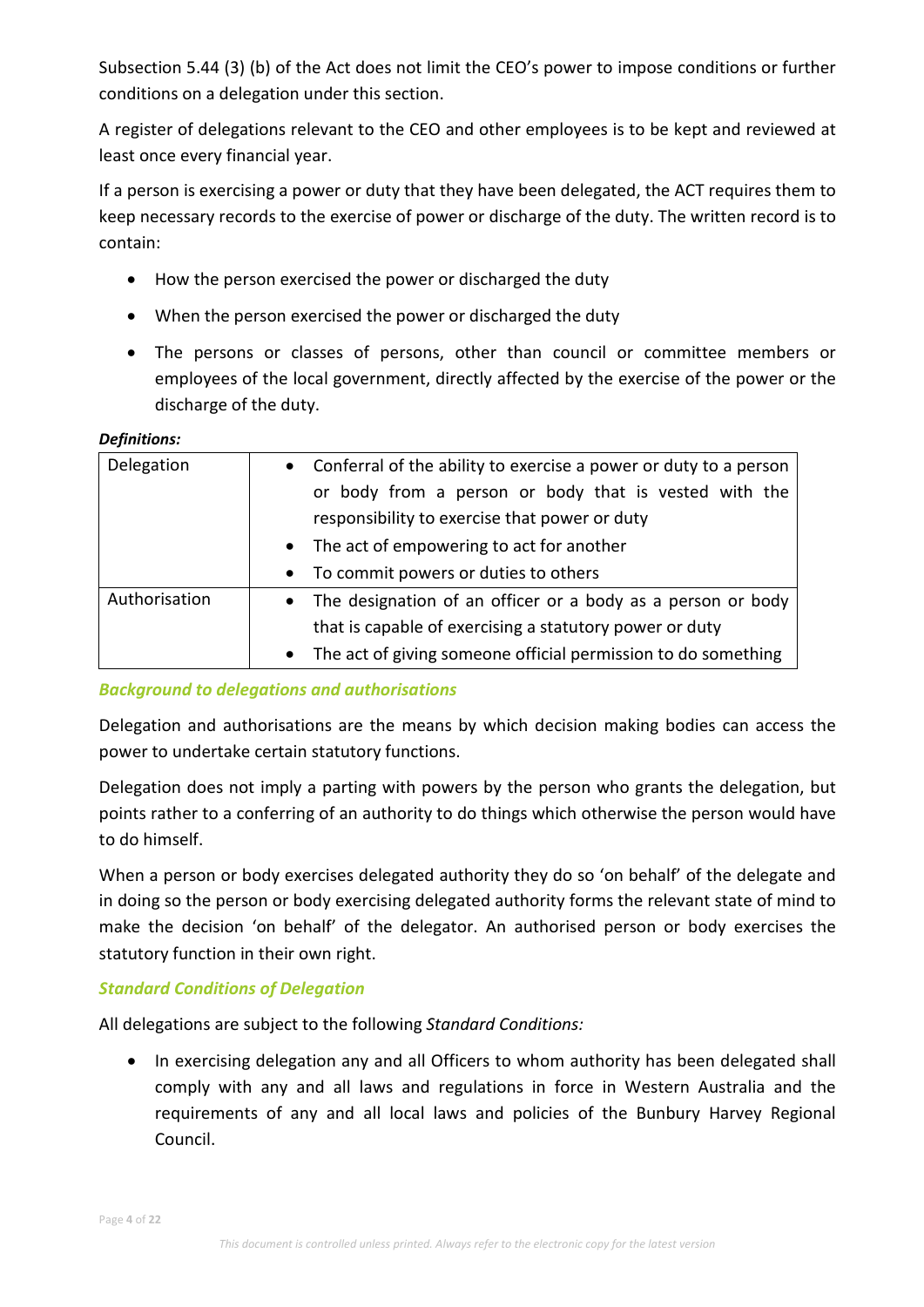- In exercising delegations any and all Officers to whom authority has been delegated shall exercise the delegation in accordance with any budget authority where applicable.
- Delegated authority cannot be exercised where a financial interest or interest affecting impartiality is evident.
- It is a statutory requirement to maintain a record of each decision made under delegated authority. Documents relating to delegated authority decisions shall as a minimum, record:
	- o Date the decision was exercised
	- o Name of the officer/committee exercising the decision
	- o Description of how the person exercised the power or discharged the duty, including where appropriate, any directions to staff to carry our work associated with the decision unless those directions are included in Policies, Corporate Guidelines of the Delegation Register.
- Where ever possible the requirements of the above shall be incorporated into administrative documents and maintained according to the Records Management Plan.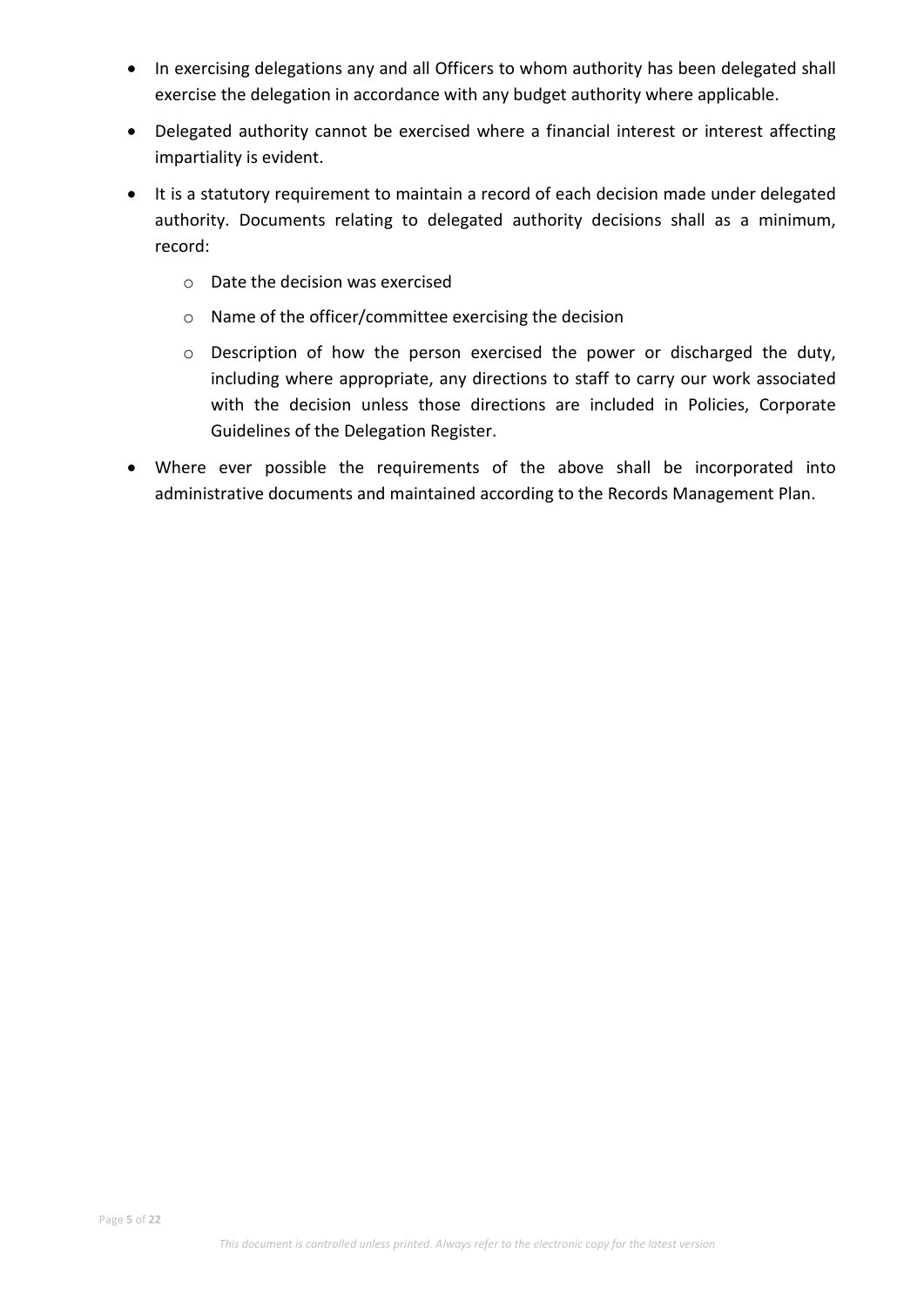## **SECTION 1: DELEGATION OF AUTHORITY FINANCIAL MANAGEMENT**

### *Purpose*

*To specify delegation of authority in accordance with Section 5.42 of the Local Government Act 1995 to the Chief Executive Officer in respect of Financial Management functions of the Bunbury Harvey Regional Council.*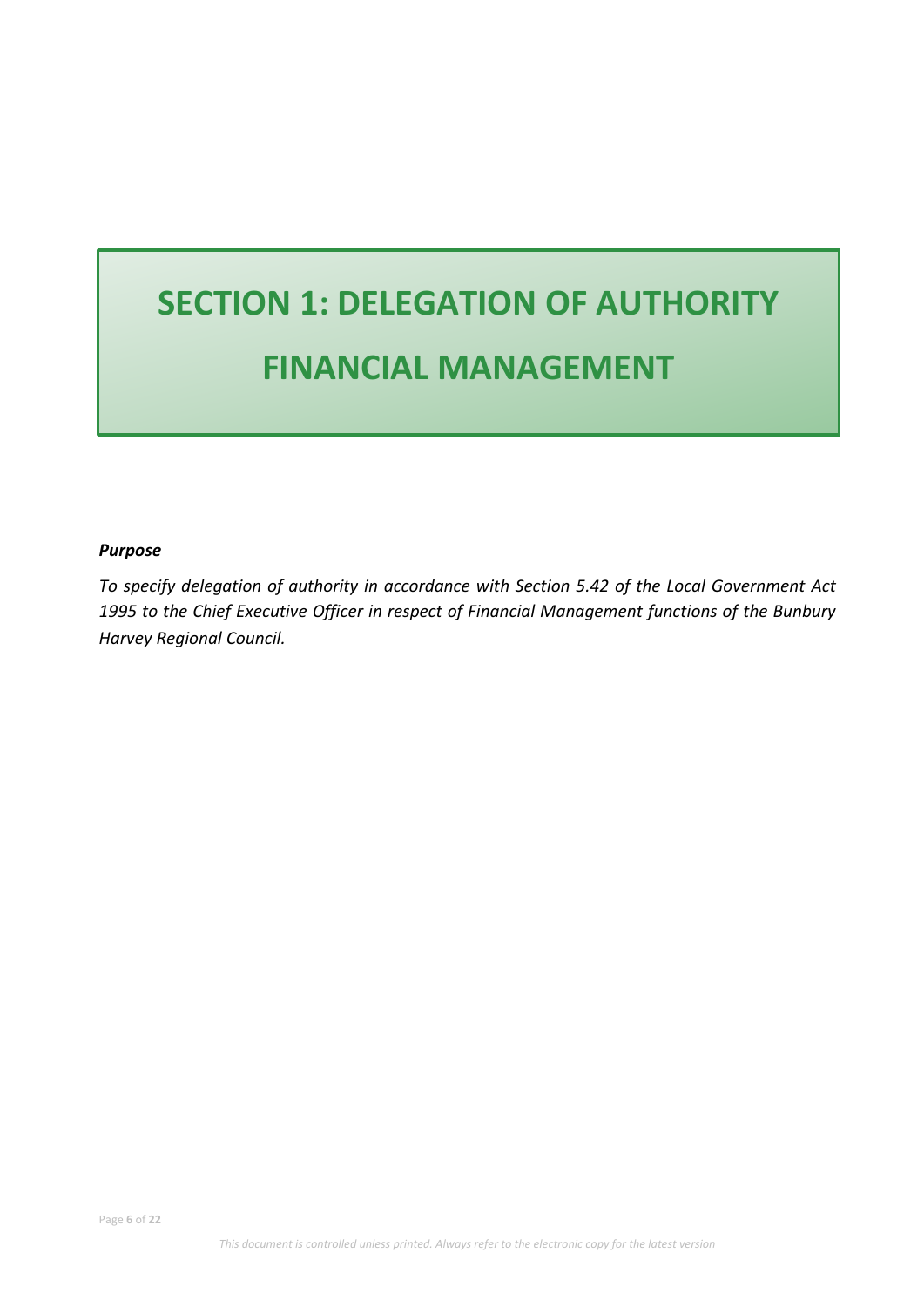<span id="page-6-0"></span>

| Subject   | <b>Payments from Municipal and Trust Funds</b> |
|-----------|------------------------------------------------|
| Reference | DAFM01                                         |
| Category  | <b>Financial Management</b>                    |

Council

### **Delegates**

Chief Executive Officer

### **Sub Delegates**

Manager Finance

### **Power of Duty**

Pursuant to Section 5.42 of the *Local Government Act 1995 and in accordance with Section 13*  Local Government Financial Management Regulations 1996, the Chief Executive Officer is delegated authority to approve payments from the Municipal and Trust Funds and to operate those funds and certify accounts.

### **Conditions**

- Electronic Funds Transfer (EFT) transactions require dual authorization of payments before transmission
- A list of accounts paid by EFT for the month being presented to the next ordinary meeting of the Council in accordance with Regulation 13(2) if the Local Government (Financial Management) Regulations 1996,

### **Statutory Framework**

Section 5.42 *Local Government Act 1995*

Section 13 *Local Government Financial Management Regulations 1996*

**Policy**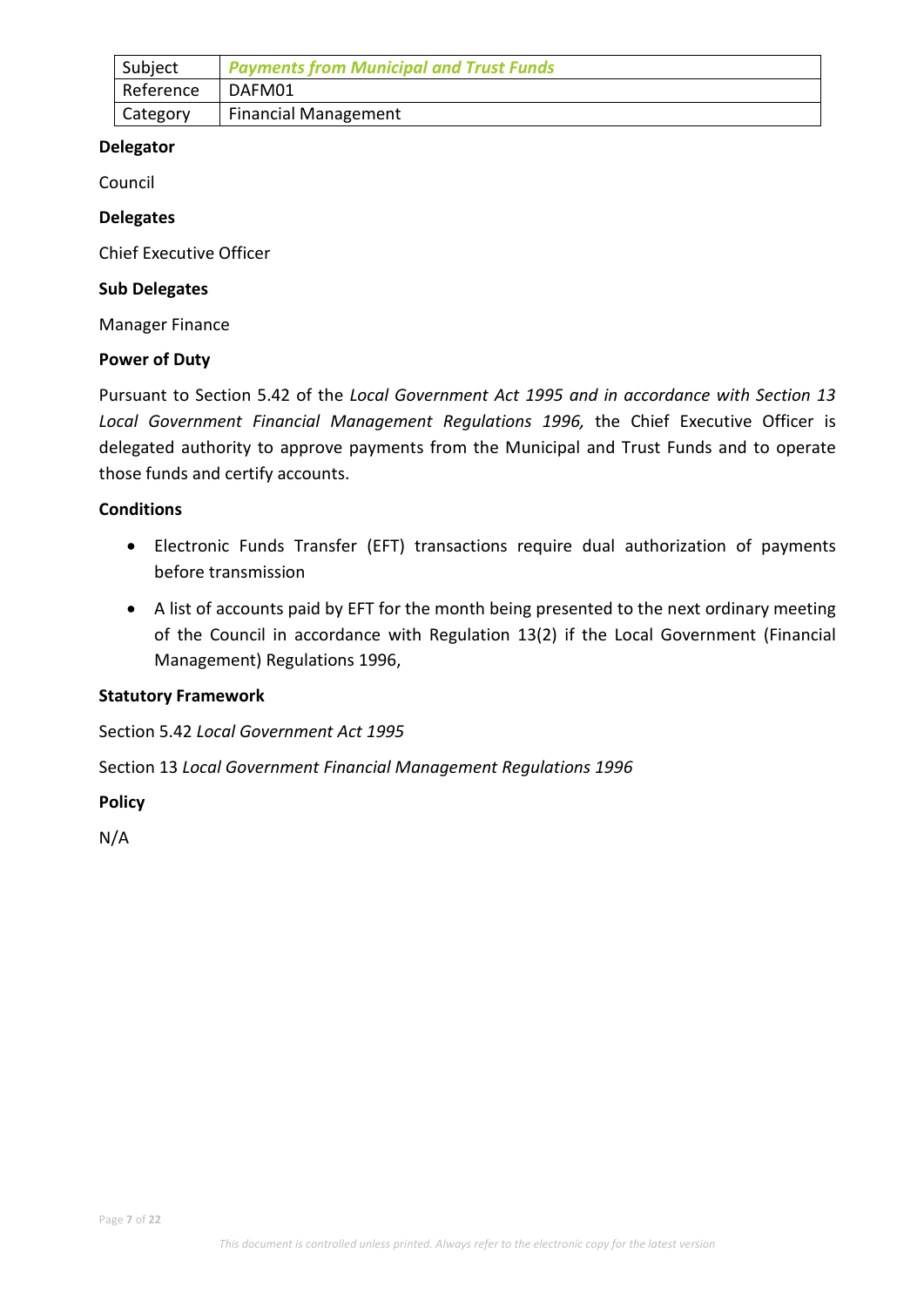<span id="page-7-0"></span>

| <sup>'</sup> Subject | <b>Release of Bank Guarantees</b> |
|----------------------|-----------------------------------|
| Reference            | DAFM02                            |
| Category             | <b>Financial Management</b>       |

Council

### **Delegates**

Chief Executive Officer

### **Sub Delegates**

Manager Finance

### **Power of Duty**

Pursuant to Section 5.42 of the *Local Government Act 1995,* Council delegated its authority to the Chief Executive Officer to release a Bank Guarantee.

### **Conditions**

Two (2) signatories are required for each transaction, One (1) being the Chief Executive Officer and One (1) being a representative from the Finance Department.

### **Statutory Framework**

Section 5.42 *Local Government Act 1995*

**Policy**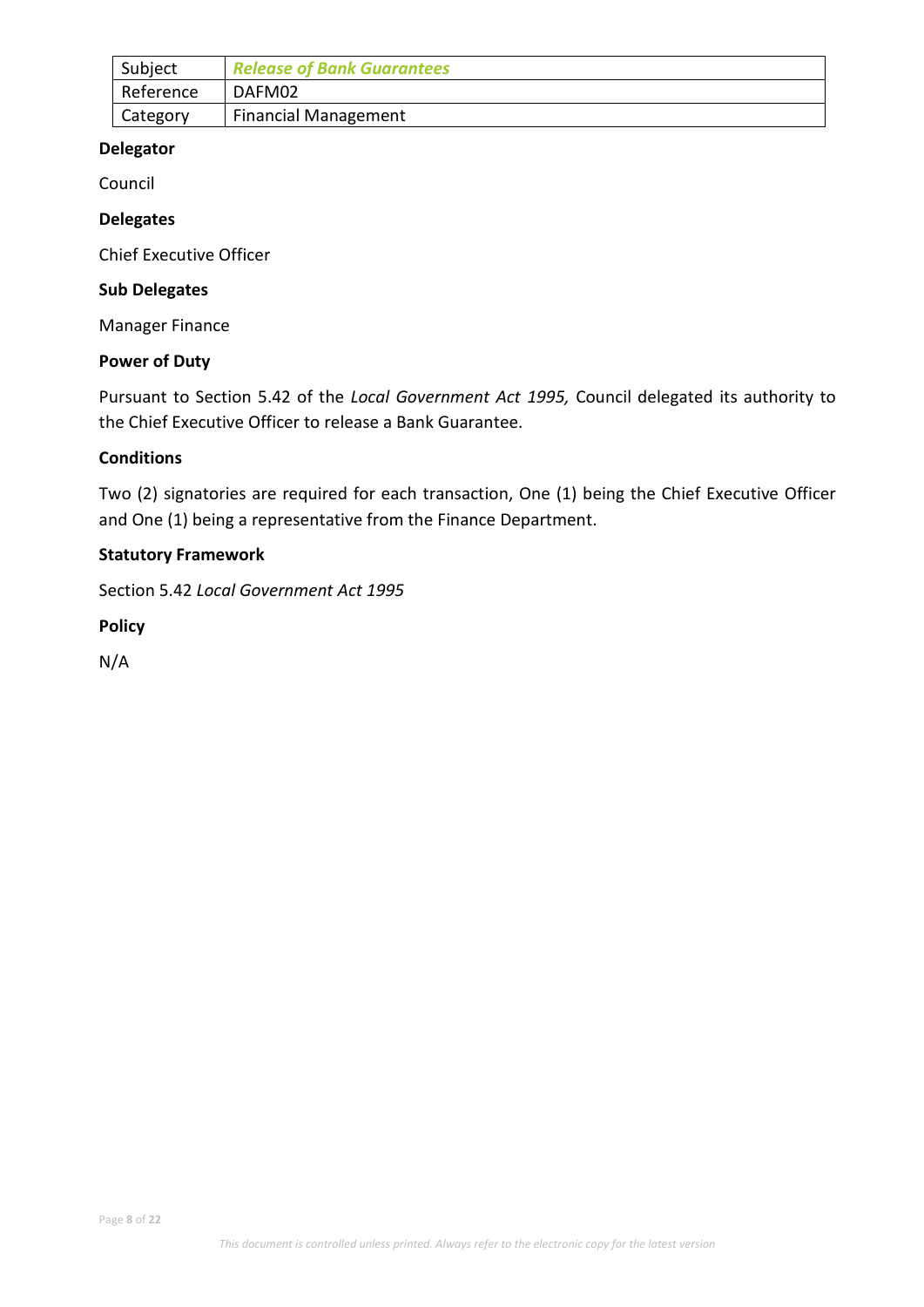<span id="page-8-0"></span>

| Subject   | <b>Investment of Council Funds</b> |
|-----------|------------------------------------|
| Reference | DAFM03                             |
| Category  | <b>Financial Management</b>        |

Council

### **Delegates**

Chief Executive Officer

### **Sub Delegates**

Manager Finance

### **Power of Duty**

Pursuant to Section 6.14 of the *Local Government Act 1995 an*d Section 18 of the *Trustees Act*  1962, Council delegated its authority to the Chief Executive Officer to invest Council's funds in authorised investments being Term Deposits.

### **Conditions**

As per Investment Policy adopted by Council

### **Statutory Framework**

Section 5.42 *Local Government Act 1995*

Section 18 *Trustees Act 1962*

### **Policy**

Investments Policy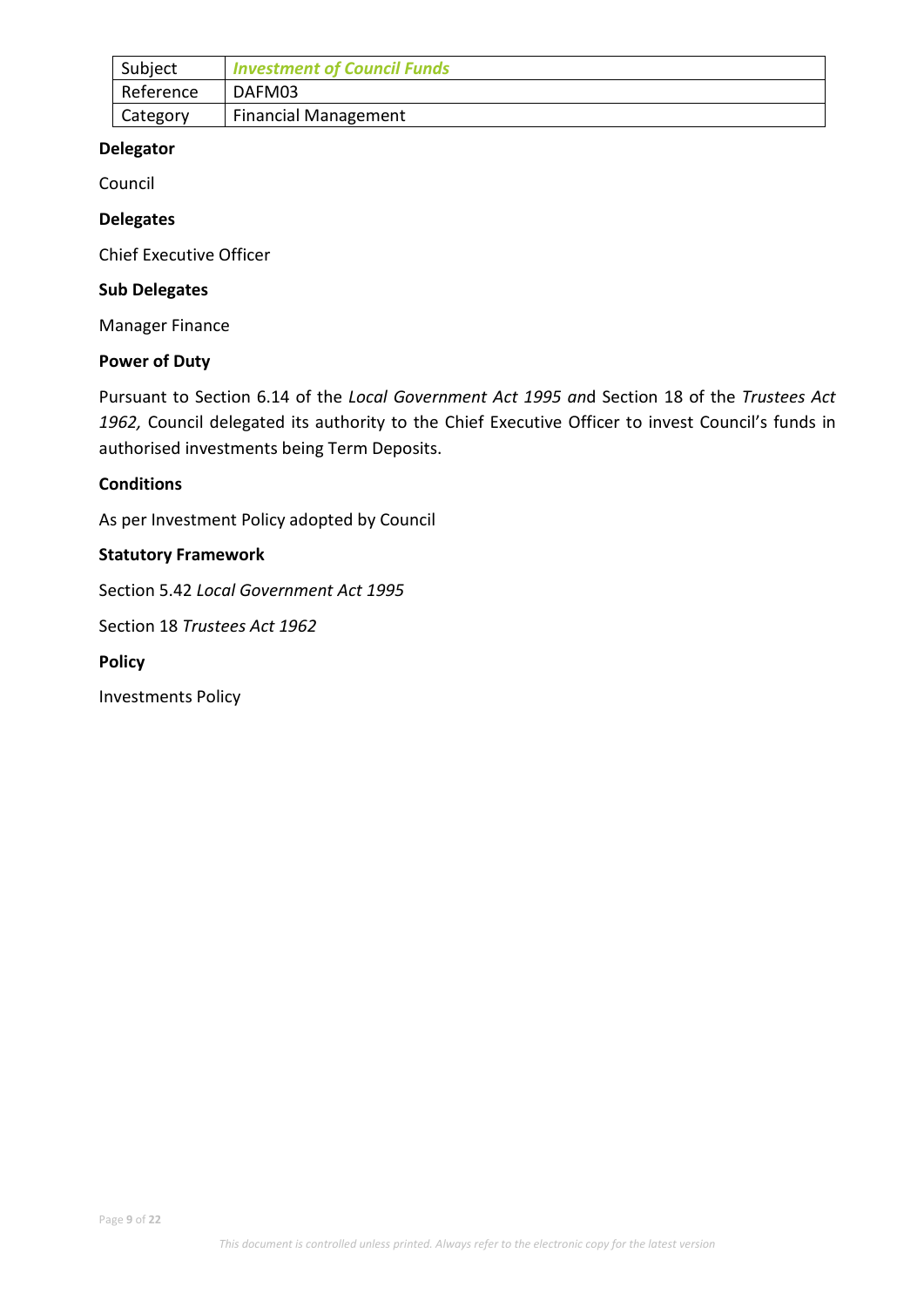<span id="page-9-0"></span>

| Subject   | <b>Write Off of Moneys</b>  |
|-----------|-----------------------------|
| Reference | DAFM04                      |
| Category  | <b>Financial Management</b> |

Council

### **Delegates**

Chief Executive Officer

### **Sub Delegates**

Manager Finance

### **Power of Duty**

Pursuant to the provisions of Section 6.12 of the *Local Government Act 1995,* the Chief Executive Officer is delegated authority to write off or waive fees and charges and moneys due to the Bunbury Harvey Regional Council that are considered unrecoverable or where circumstances warrant in accordance with the associated conditions

### **Conditions**

- All the necessary measures have been taken to recover the debt
- The debt remained unpaid for a minimum period of 90 days after its due date for payment
- A limit of \$1000 with respect to individual debt write offs
- A list of debts written off under this authority is to be presented to Council on a quarterly basis

### **Statutory Framework**

Section 5.42 and 6.14 *Local Government Act 1995*

### **Policy**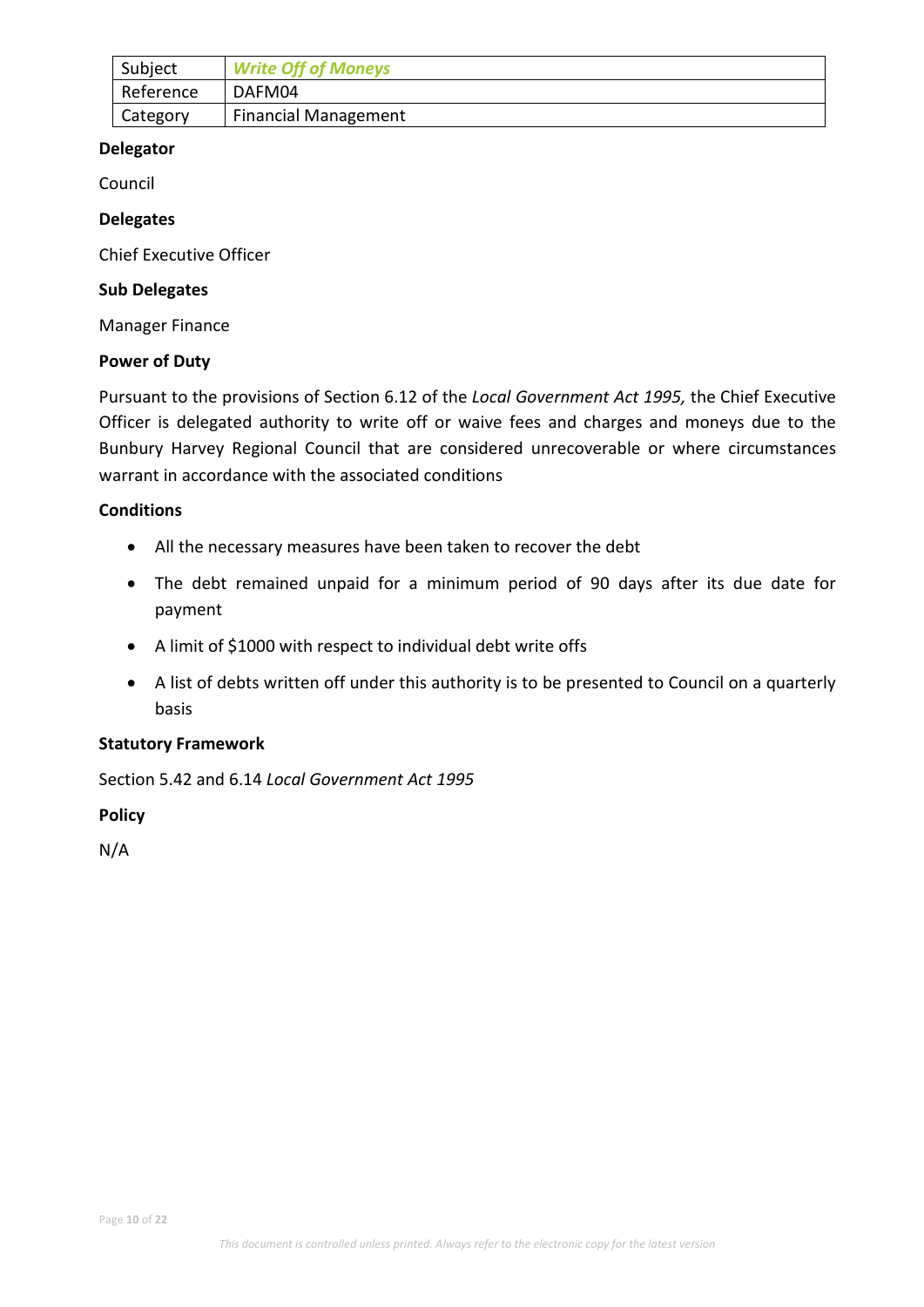<span id="page-10-0"></span>

| Subject   | <b>Discount of Bulk Compost and/or Mulch Sales</b> |
|-----------|----------------------------------------------------|
| Reference | DAFM05                                             |
| Category  | <b>Financial Management</b>                        |

Council

### **Delegates**

Chief Executive Officer

### **Sub Delegates**

Nil

### **Power of Duty**

Authority to make minor variations and grant concessions on price of bulk compost and/or mulch sales subject to Section 5.42 of the Local Government Act 1995 and part 4 of the Local Government (Functions and General) Regulations 1996 and in accordance with the following conditions.

### **Conditions**

• To a maximum of 10% variation on the advertised price.

### **Statutory Framework**

Section 5.42 of the Local Government Act 1995 and part 4 of the Local Government (Functions and General) Regulations

### **Policy**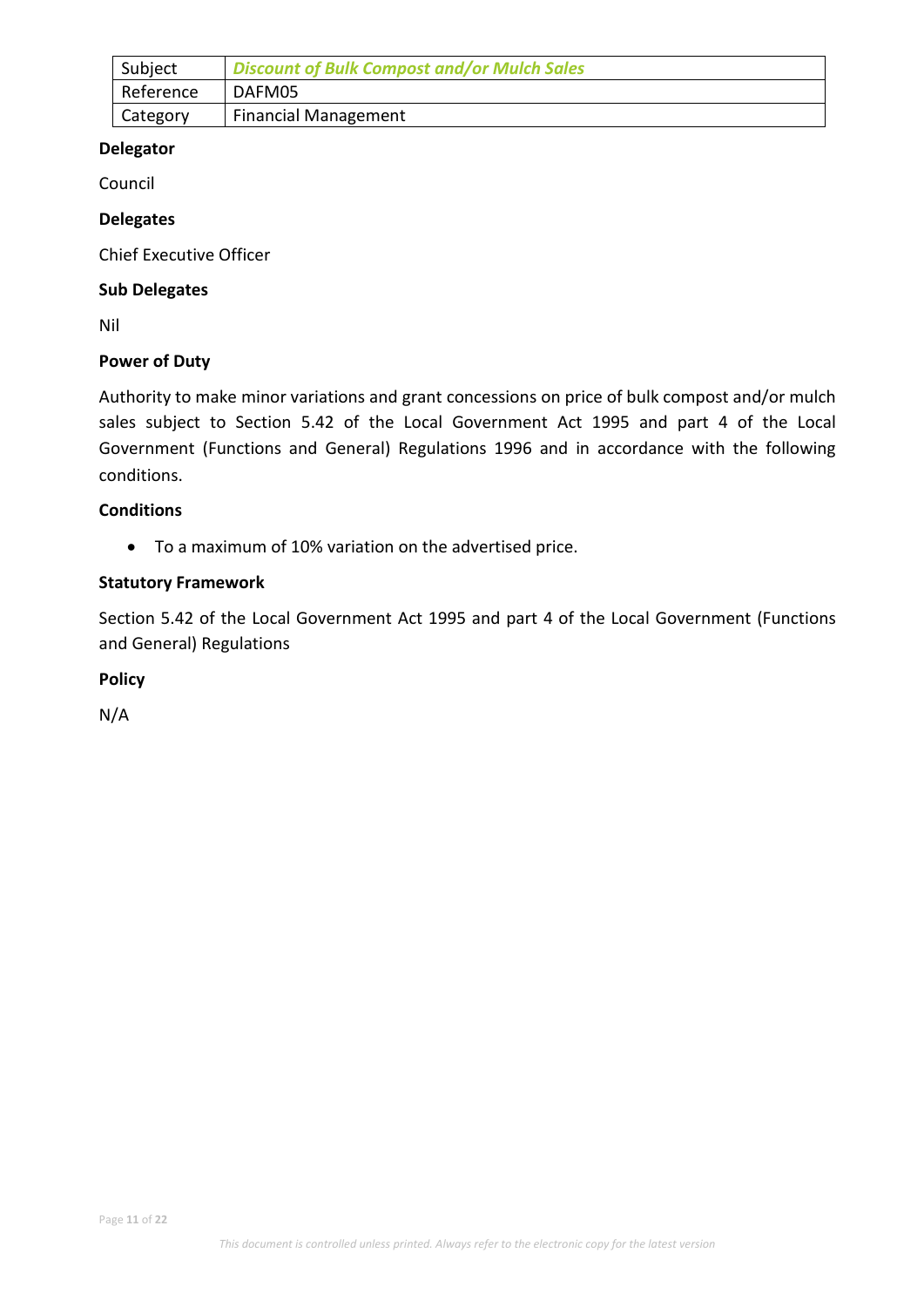<span id="page-11-0"></span>

| Subject   | <b>Discount of Bulk Waste Disposal Charges</b> |
|-----------|------------------------------------------------|
| Reference | DAFM06                                         |
| Category  | <b>Financial Management</b>                    |

Council

### **Delegates**

Chief Executive Officer

### **Sub Delegates**

Nil

### **Power of Duty**

Authority to make minor variations and grant concessions on price of bulk waste disposal subject to Section 5.42 of the Local Government Act 1995 and part 4 of the Local Government (Functions and General) Regulations 1996 and in accordance with the following conditions.

### **Conditions**

• To a maximum of 15% variation on the advertised price.

### **Statutory Framework**

Section 5.42 of the Local Government Act 1995 and part 4 of the Local Government (Functions and General) Regulations

### **Policy**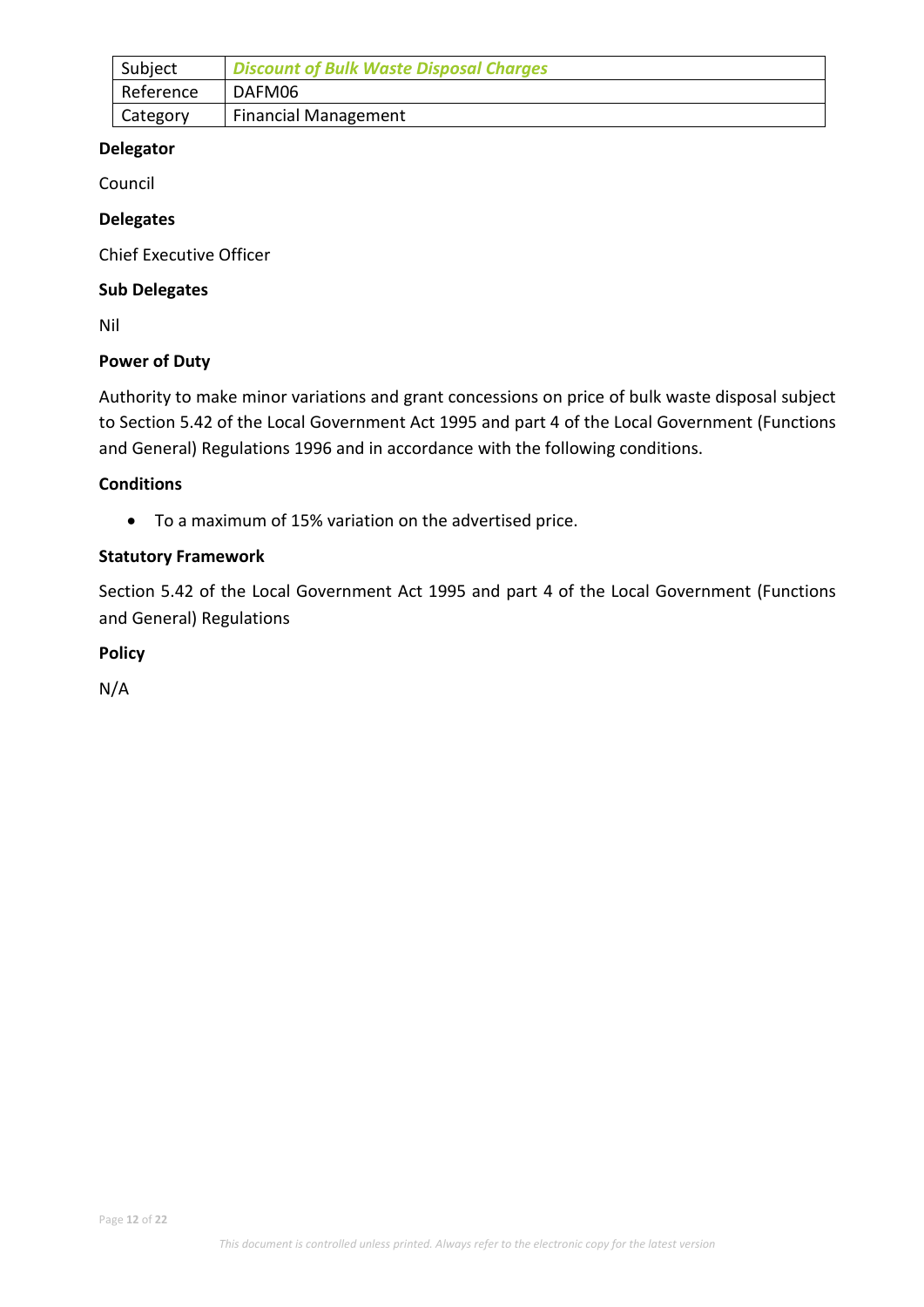## **SECTION 2: DELEGATION OF AUTHORITY GENERAL**

### *Purpose*

*To specify delegation of authority in accordance with Section 5.42 of the Local Government Act 1995 to the Chief Executive Officer in respect of General functions of the Bunbury Harvey Regional Council.*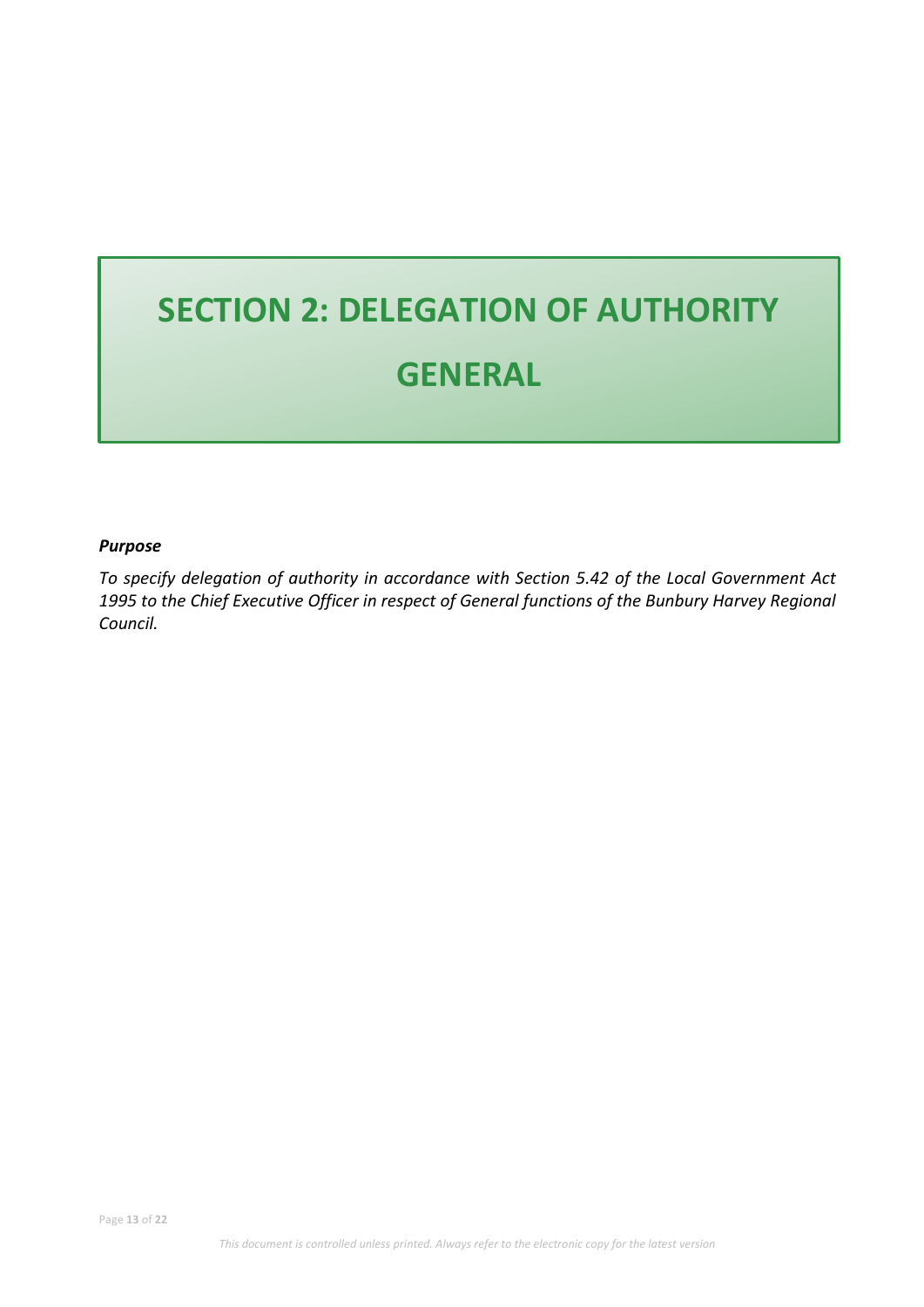<span id="page-13-0"></span>

| Subject   | <b>Power to Accept Tenders</b> |
|-----------|--------------------------------|
| Reference | DAG01                          |
| Category  | General                        |

Council

### **Delegates**

Chief Executive Officer

### **Sub Delegates**

Nil

### **Power of Duty**

Pursuant to Section 3.57 of the *Local Government Act 1995* and Regulations 11 to 24 of the *Local Government (Function and General) Regulations 1996,* Council delegates its authority to the Chief Executive Officer to accept tenders received up to \$100,000 and up to \$200,00 where a tender for the supply of products or services is procured through the Western Australian Local Government Authority (WALGA), State or Commonwealth Governments or any of its agencies that provide preferred supplier contracts or agreements.

The Chief Executive Officer is also delegated authority to undertake negotiations pursuant to Regulation 20 of the *Local Government (Function and General) Regulations 1996* with the person who in his opinion submitted the most advantageous tender, with the purpose of variation in respect of the required works or goods in accordance with the conditions as stated.

### **Conditions**

- The Chief Executive Officer is to provide advice on all tenders accepted where the goods or services so procured contain options to extend the Contract for a further period(s).
- Price variations are limited to 10% of the contract value.

### **Statutory Framework**

Section 3.57 *Local Government Act 1995*

Regulation 11-24 of the *Local Government (Functions and General) Regulations 1996* 

**Policy**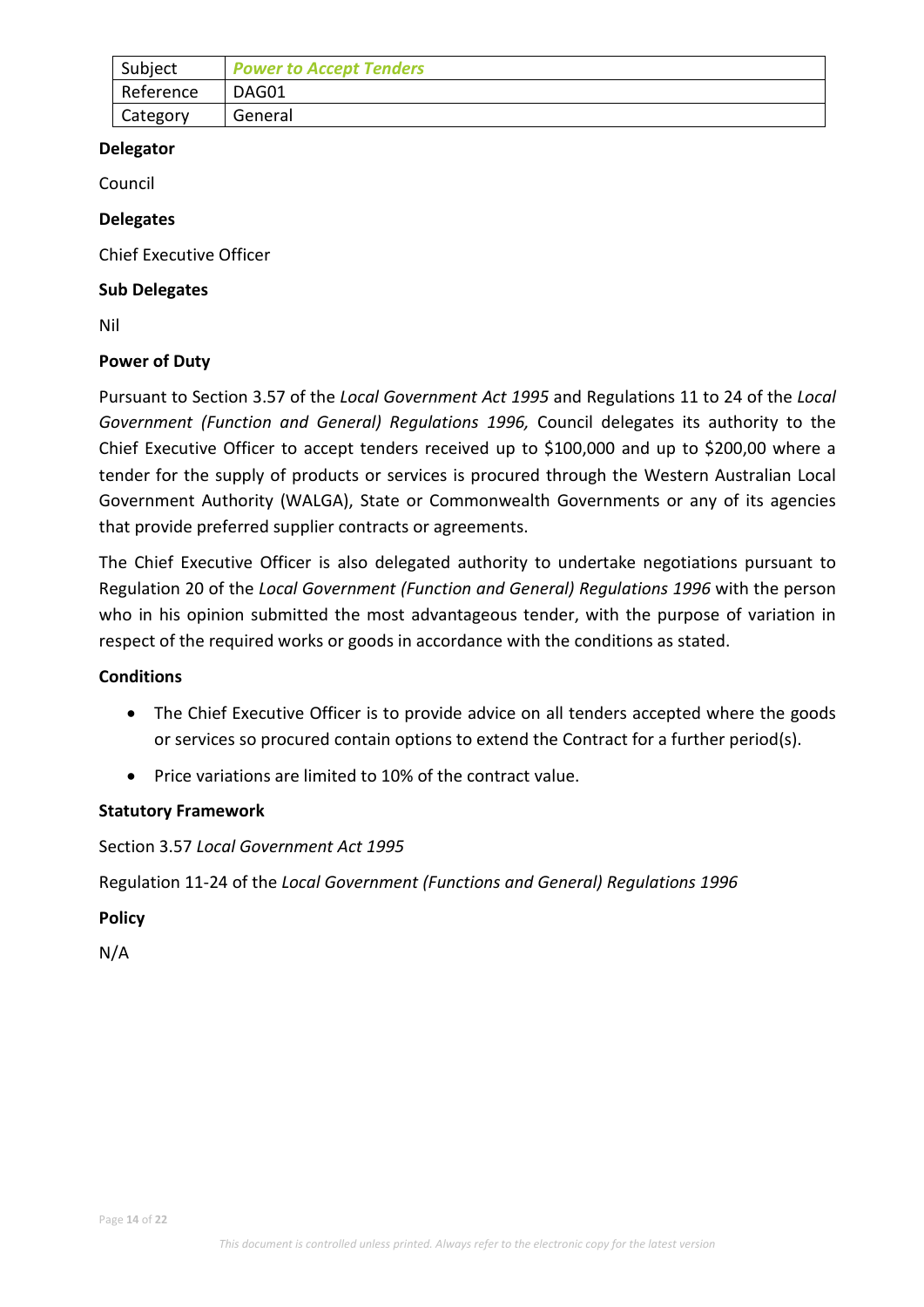<span id="page-14-0"></span>

| Subject   | <b>Contract Price Variation</b> |
|-----------|---------------------------------|
| Reference | DAG02                           |
| Category  | General                         |

Council

### **Delegates**

Chief Executive Officer

### **Sub Delegates**

Nil

### **Power of Duty**

Pursuant to the provisions of Section 5.42 of the *Local Government Act 1995* and Part 4 of the *Local Government (Functions and General) Regulations 1996* the Chief Executive Officer is delegated authority to approve a price variance for a contract subject to sufficient funds being available within the approved expenditure budget for that project or item subject to the conditions stated.

### **Conditions**

• Price variations are limited to a maximum amount of \$1,000.00 excluding GST or 10% of the contract value, whichever is the greater amount.

### **Statutory Framework**

Section 5.42 *Local Government Act 1995*

Part 4 of the *Local Government (Functions and General) Regulations 1996* 

**Policy**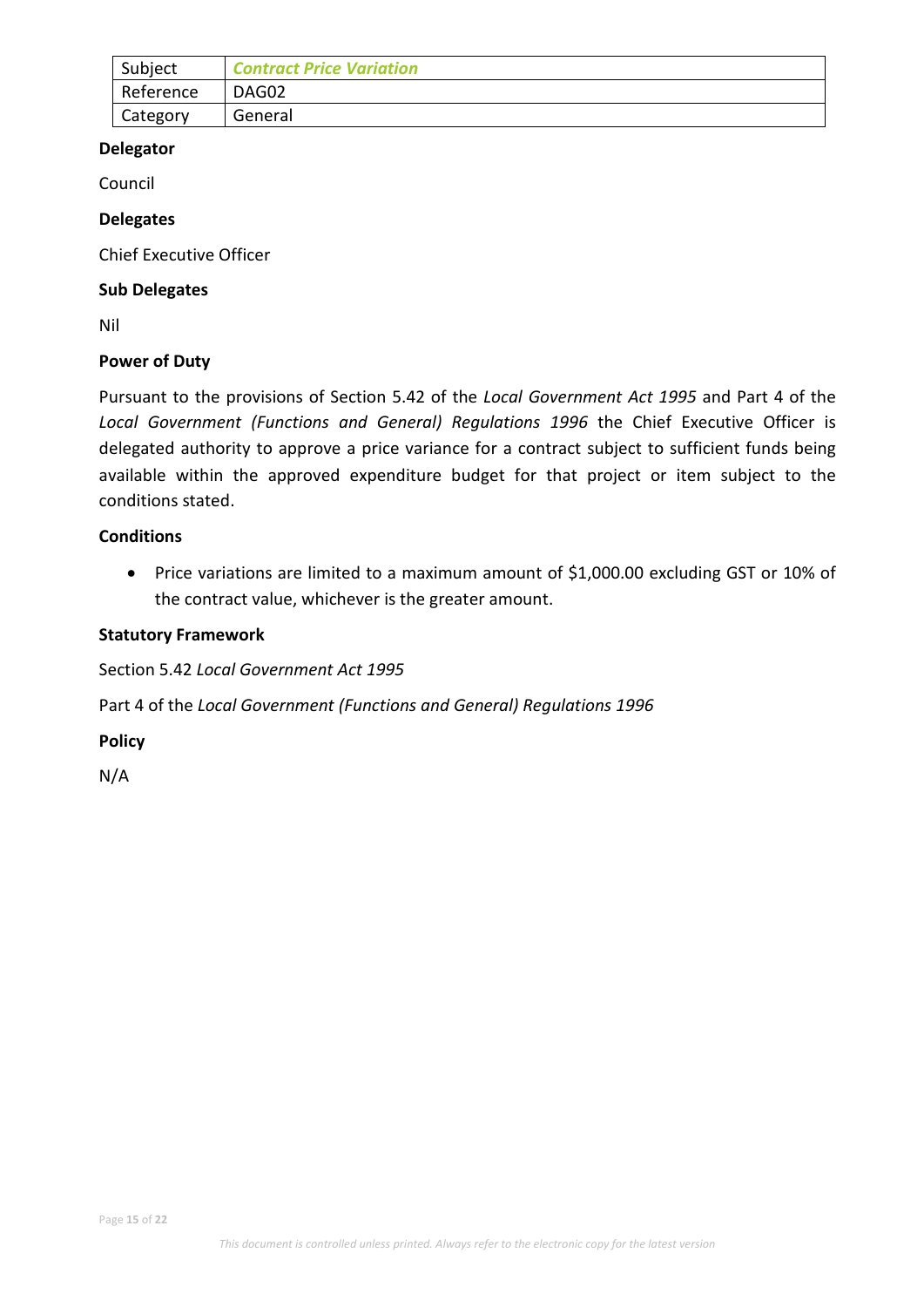<span id="page-15-0"></span>

| Subject   | <b>Tender Variation</b> |
|-----------|-------------------------|
| Reference | DAG03                   |
| Category  | General                 |

Council

### **Delegates**

Chief Executive Officer

### **Sub Delegates**

Nil

### **Power of Duty**

Pursuant to the provisions of Section 5.42 of the *Local Government Act 1995* and Part 4 of the *Local Government (Functions and General) Regulations 1996* the Chief Executive Officer is delegated authority to authorise variations to tender specifications which will alter the price of the tender, once the tender advertising period has closed in accordance to the conditions stated.

### **Conditions**

• The Chief Executive Officers capacity to approve an original tender and/or variation is set according to the schedule of purchasing limits.

### **Statutory Framework**

Section 5.42 *Local Government Act 1995*

Part 4 of the *Local Government (Functions and General) Regulations 1996* 

**Policy**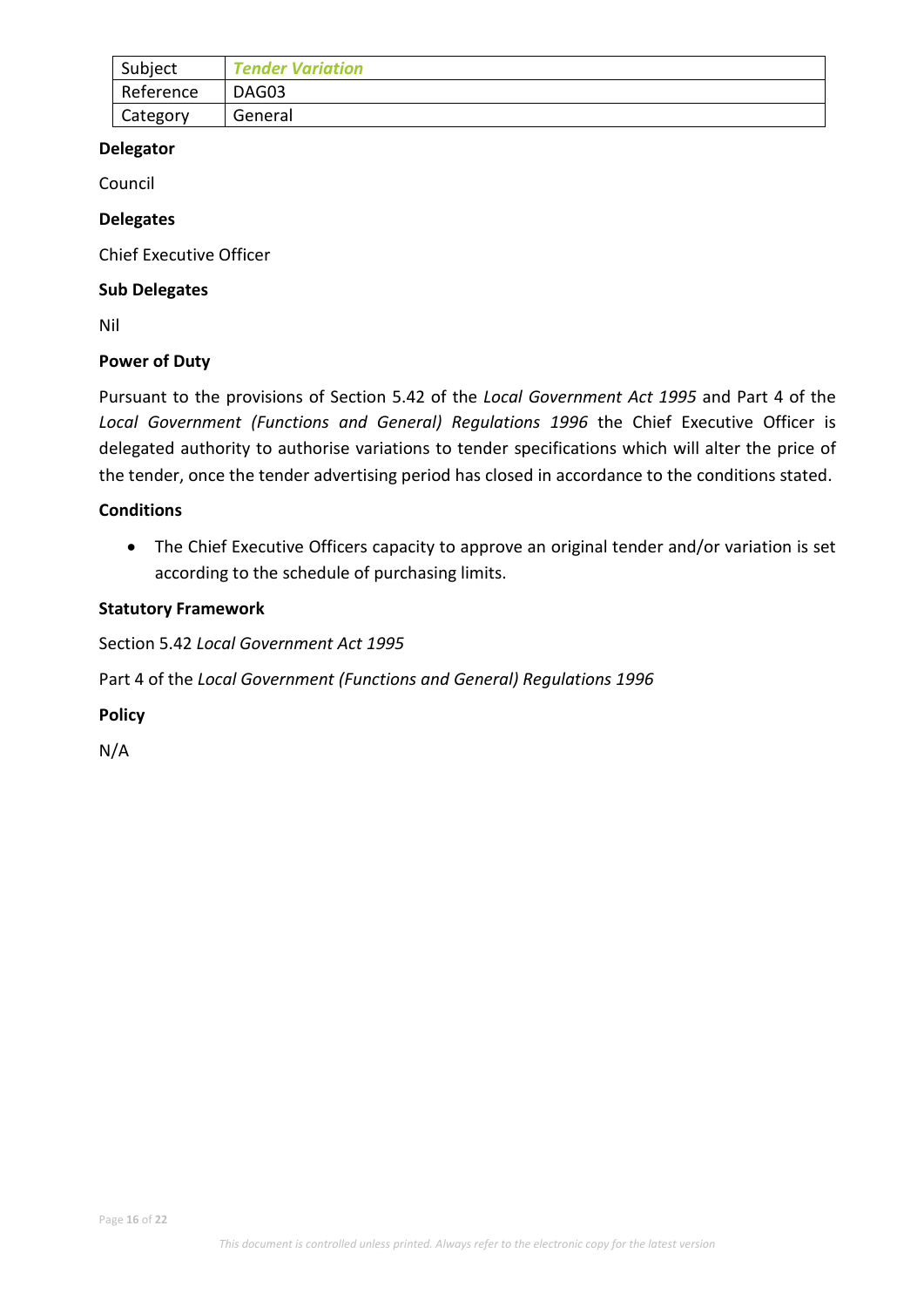<span id="page-16-0"></span>

| Subject   | <b>Administer Local Laws</b> |
|-----------|------------------------------|
| Reference | DAG04                        |
| Category  | General                      |

Council

### **Delegates**

Chief Executive Officer

### **Sub Delegates**

Nil

### **Power of Duty**

Pursuant to the provisions of the *Local Government Act 1995* the Chief Executive Officer is delegated authority to administer the local laws and to do all other things that are necessary or convenient to be done for, or in connection with, performing the functions of the BHRC under the BHRC Standing Orders Local Laws.

### **Conditions**

Nil

### **Statutory Framework**

*Sections 3.18 & 5.42 Local Government Act 1995*

*Bunbury-Harvey Regional Council Standing Orders Local Law 2017*

### **Policy**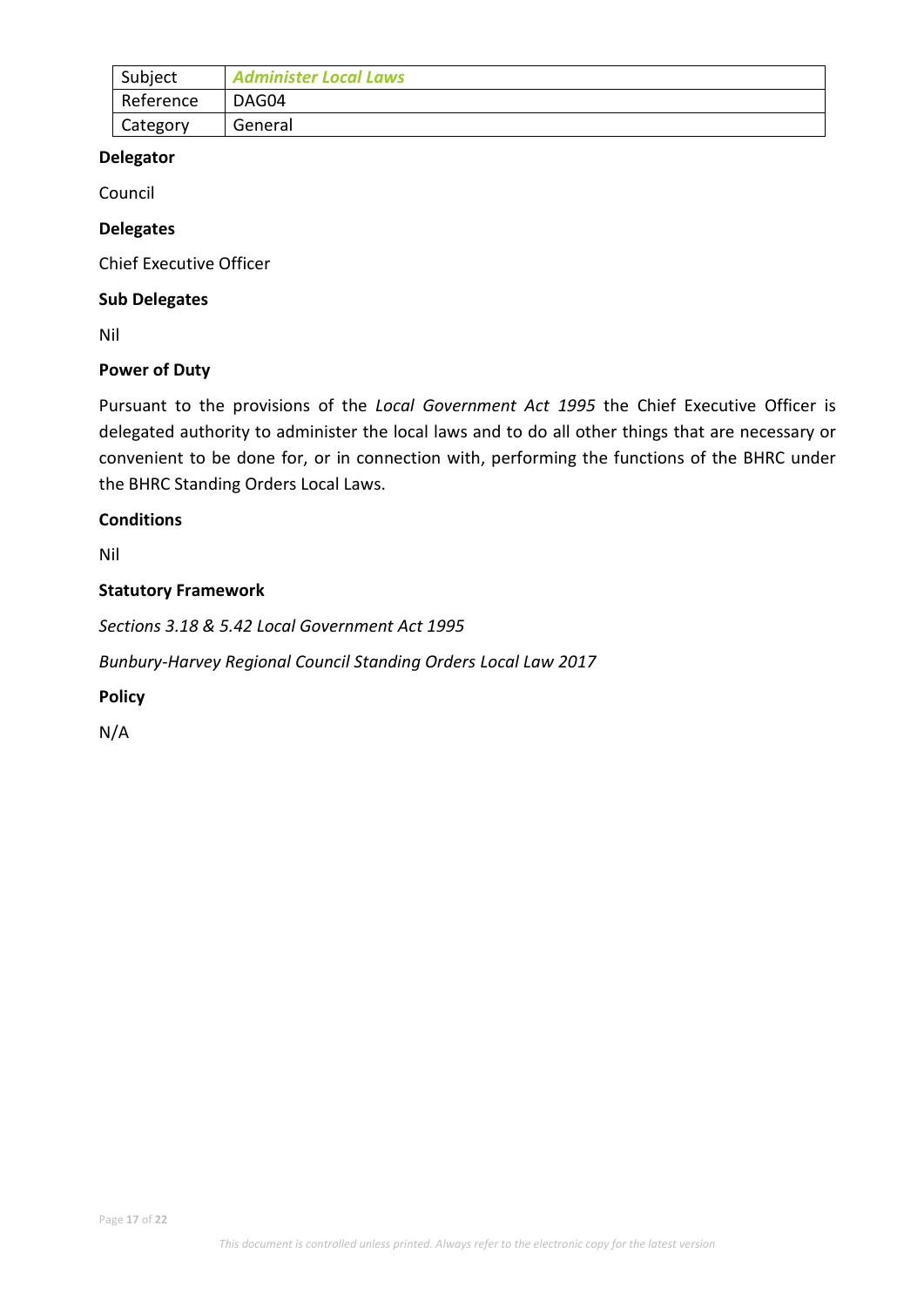## **SECTION 3: DELEGATION OF AUTHORITY OPERATIONAL**

### *Purpose*

*To specify delegation of authority in to the Chief Executive Officer in accordance with Section 5.42 of the Local Government Act 1995 in respect of Operational functions of the Bunbury Harvey Regional Council.*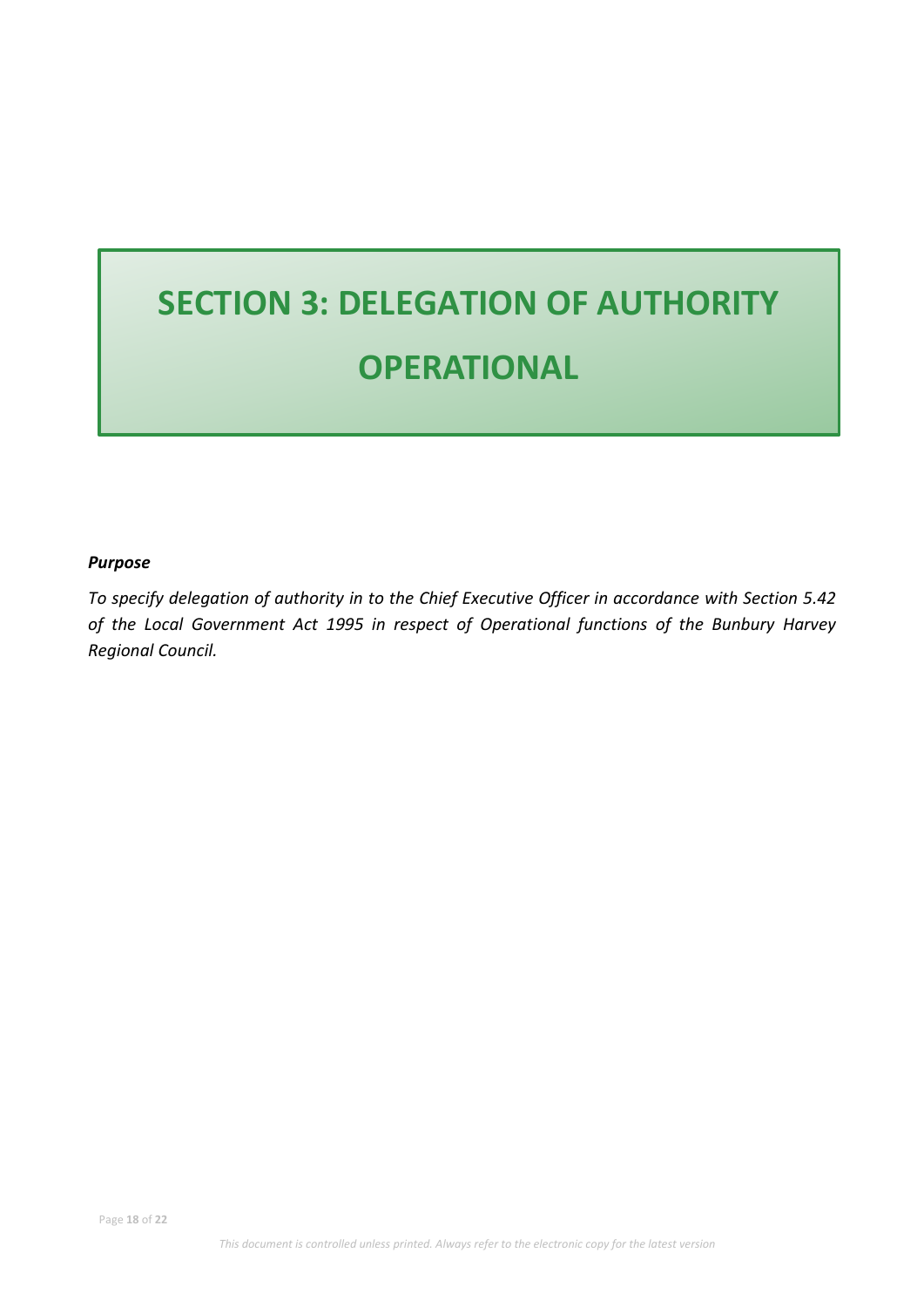<span id="page-18-0"></span>

| Subject   | <b>Purchase and Trade of Fleet Vehicles</b> |
|-----------|---------------------------------------------|
| Reference | DAO01                                       |
| Category  | Operational                                 |

Council

### **Delegates**

Chief Executive Officer

### **Sub Delegates**

Nil

### **Power of Duty**

Pursuant to the provisions of Section 5.42 of the *Local Government Act 1995* and Part 6 of the *Local Government (Functions and General) Regulations 1996* Council delegates its authority to the Chief Executive Officer to trade existing fleet vehicles and purchase new fleet vehicles from motor vehicle suppliers to ensure that Bunbury Harvey Regional Councils business needs are met for different work areas, based on prices equal to or better than prices listed in the State Governments Contract and Management Services (CAMS) listing for the supply of motor vehicles.

### **Conditions**

As per annual budget allowances or under authority of Council

### **Statutory Framework**

Section 5.42 *Local Government Act 1995*

Part 6 of the *Local Government (Functions and General) Regulations 1996* 

**Policy**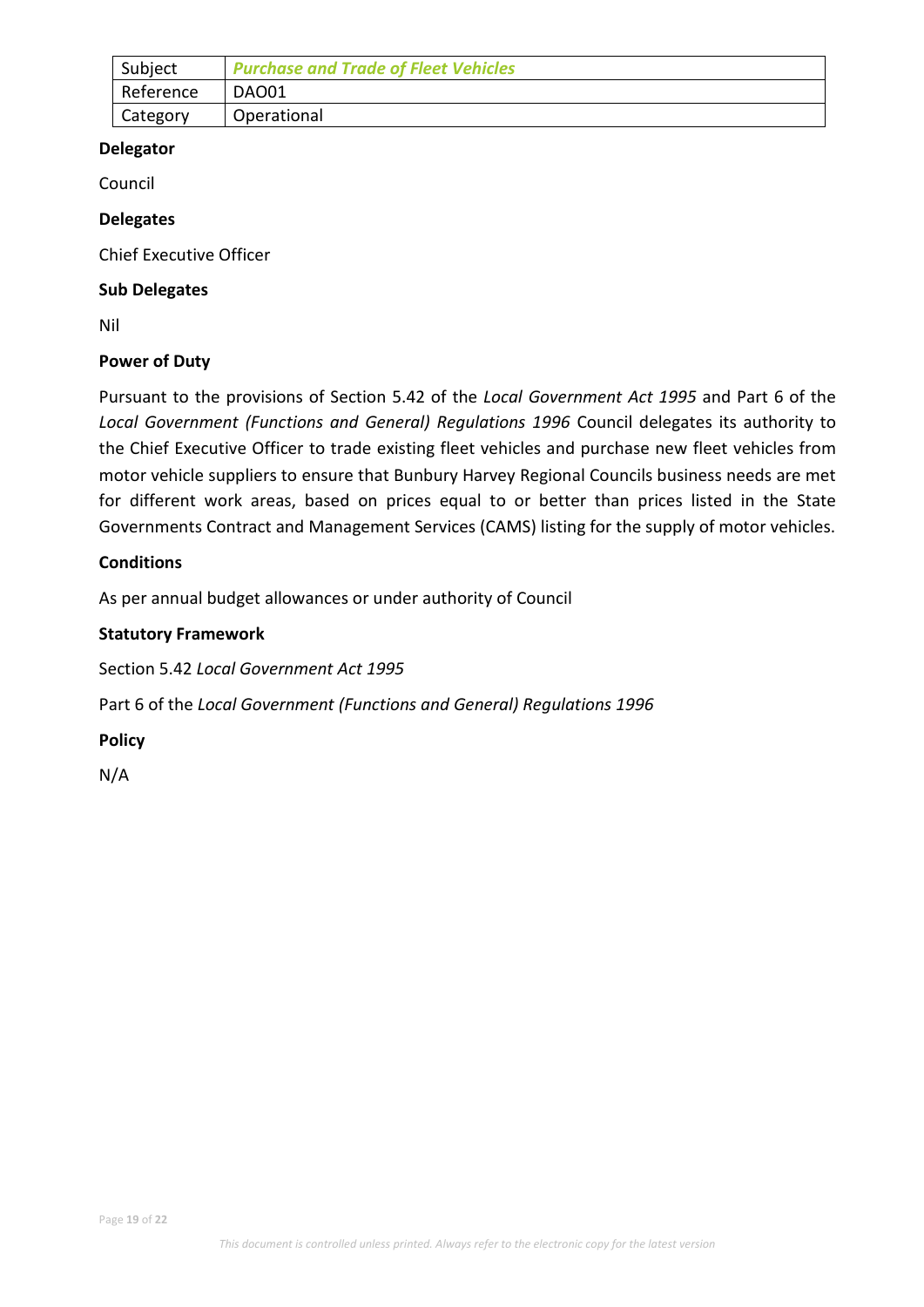<span id="page-19-0"></span>

| Subject   | <b>Authority to Sell, Lease or Dispose of Plant, Equipment and Materials</b> |
|-----------|------------------------------------------------------------------------------|
| Reference | DAO02                                                                        |
| Category  | Operational                                                                  |

Council

### **Delegates**

Chief Executive Officer

### **Sub Delegates**

Nil

### **Power of Duty**

Pursuant to the provisions of Section 5.42 and 3.58 of the *Local Government Act 1995* the Chief Executive Officer is delegated authority to sell, lease or otherwise dispose of, whether absolutely or not, plant, equipment and materials which are no longer required for the Councils purposes subject to the conditions stated.

### **Conditions**

- Subject to the value of the asset being no greater than \$50,000. This value is hereby established in accordance with Section 5.43(d) of the *Local Government Act 1995.*
- A disposition that is described in Regulation 30 of the *Local Government (Functions and General) Regulations 1996* as an exempt disposition is excluded from the application of Section 3.58 of the Act and condition above.

### **Statutory Framework**

Section 3.58, 5.42 and 5.43(d) *Local Government Act 1995*

Regulation 30of the *Local Government (Functions and General) Regulations 1996* 

**Policy**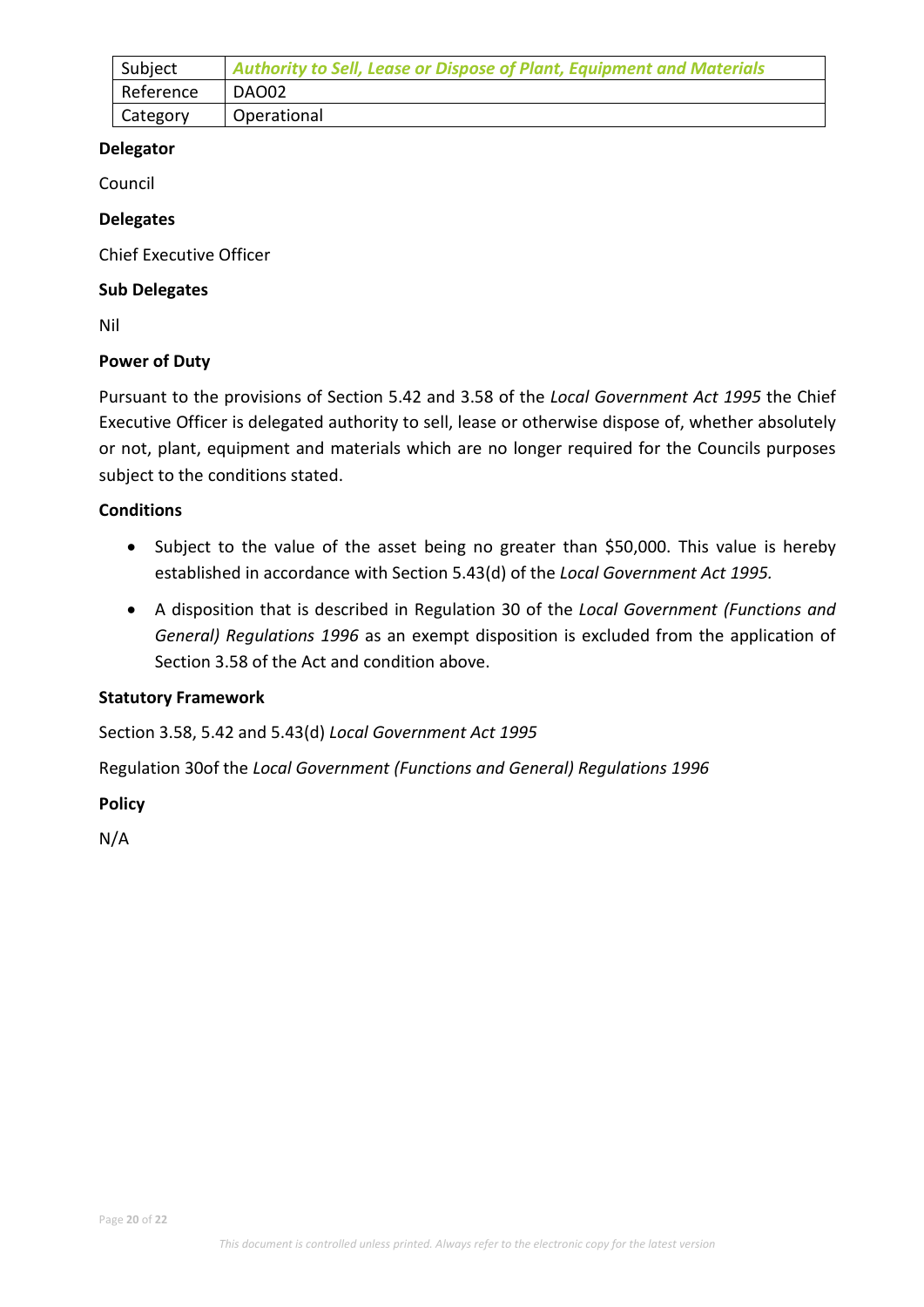| <b>DOCUMENT CONTROL</b>       |                                                |                |                                              |                          |  |  |
|-------------------------------|------------------------------------------------|----------------|----------------------------------------------|--------------------------|--|--|
| <b>DOCUMENT OWNER</b>         |                                                |                | <b>Chief Executive Officer</b>               |                          |  |  |
|                               | RESPONSIBLE FOR REVIEW                         |                | Compliance Officer                           |                          |  |  |
| DOCUMENT: DELEGATED AUTHORITY |                                                |                |                                              |                          |  |  |
| <b>DATE</b>                   | <b>DOCUMENT</b>                                | <b>VERSION</b> | <b>DESCRIPTION OF CHANGE</b>                 | <b>RESOLUTION</b><br>No. |  |  |
| 31/03/2016                    | Payments from                                  | DAFM01         | This delegation is a                         | OC81023-1385             |  |  |
|                               | <b>Municipal and Trust</b>                     |                | formalization of existing                    |                          |  |  |
|                               | Funds                                          |                | arrangements.                                |                          |  |  |
|                               | Release of Bank                                | DAFM02         |                                              |                          |  |  |
|                               | Guarantees                                     |                |                                              |                          |  |  |
|                               | <b>Investment of Council</b>                   | DAFM03         |                                              |                          |  |  |
|                               | Funds                                          |                |                                              |                          |  |  |
|                               | Write Off of Moneys                            | DAFM04         |                                              |                          |  |  |
|                               | Discount of Bulk                               | DAFM05         |                                              |                          |  |  |
|                               | Compost and/or Mulch                           |                |                                              |                          |  |  |
|                               | Sales                                          |                |                                              |                          |  |  |
|                               | Discount of Bulk Waste                         | DAFM06         |                                              |                          |  |  |
|                               | <b>Disposal Charges</b>                        |                |                                              |                          |  |  |
|                               | Power to Accept                                | DAG01          |                                              |                          |  |  |
|                               | Tenders                                        |                |                                              |                          |  |  |
|                               | <b>Contract Price Variation</b>                | DAG02          |                                              |                          |  |  |
|                               | <b>Tender Variation</b>                        | DAG03          |                                              |                          |  |  |
|                               | Purchase and Trade of<br><b>Fleet Vehicles</b> | <b>DAO01</b>   |                                              |                          |  |  |
|                               | Authority to Sell, Lease                       | <b>DAO02</b>   |                                              |                          |  |  |
|                               | or Dispose of Plant,                           |                |                                              |                          |  |  |
|                               | Equipment and                                  |                |                                              |                          |  |  |
|                               | Materials                                      |                |                                              |                          |  |  |
| 12/12/2019                    | Payments from                                  | DAFM01         | Review                                       | OC171221-1522            |  |  |
|                               | Municipal and Trust                            |                |                                              |                          |  |  |
|                               | Funds                                          |                |                                              |                          |  |  |
|                               | Release of Bank                                | DAFM02         | <b>Conditions Added</b>                      |                          |  |  |
|                               | Guarantees<br><b>Investment of Council</b>     | DAFM03         |                                              |                          |  |  |
|                               | Funds                                          |                | Addition of Investments Policy               |                          |  |  |
|                               | Write Off of Moneys                            | DAFM04         | Review                                       |                          |  |  |
|                               | Discount of Bulk                               | DAFM05         |                                              |                          |  |  |
|                               | Compost and/or Mulch                           |                |                                              |                          |  |  |
|                               | Sales                                          |                |                                              |                          |  |  |
|                               | Discount of Bulk Waste                         | DAFM06         |                                              |                          |  |  |
|                               | <b>Disposal Charges</b>                        | DAG01          | Add Condition: Price variations              |                          |  |  |
|                               | Power to Accept<br>Tenders                     |                |                                              |                          |  |  |
|                               |                                                |                | are limited to 10% of the<br>contract value. |                          |  |  |
|                               | <b>Contract Price Variation</b>                | DAG02          | Changed condition for variation              |                          |  |  |
|                               |                                                |                | from 5% to 10%                               |                          |  |  |
|                               | <b>Tender Variation</b>                        | DAG03          | Review                                       |                          |  |  |
|                               | Administer Local Laws                          | DAG04          | New Document                                 |                          |  |  |
|                               | Purchase and Trade of                          | DAO01          | <b>Conditions Added</b>                      |                          |  |  |
|                               | <b>Fleet Vehicles</b>                          |                |                                              |                          |  |  |
|                               | Authority to Sell, Lease                       | DAO02          | Review                                       |                          |  |  |
|                               | or Dispose of Plant,                           |                |                                              |                          |  |  |
|                               | Equipment and                                  |                |                                              |                          |  |  |